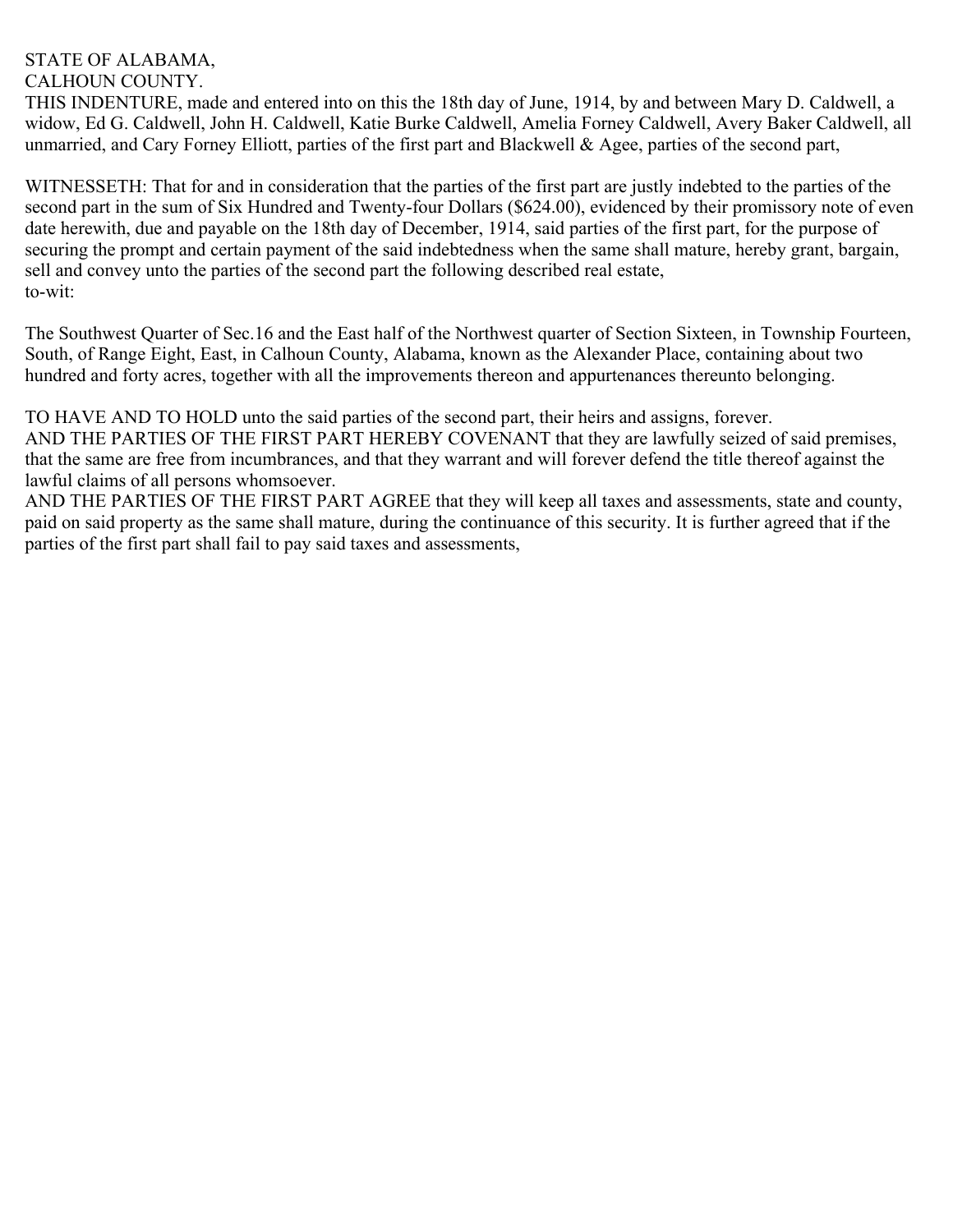-2-

as same shall mature, then the parties of the second part

may, at their option, pay the same; and all sums so expended and all attorney's fees incurred by the parties of the second part by reason of any default of the parties of the first part shall become a part of the debt hereby secured and shall bear interest the date of such payments.

BUT THIS CONVEYANCE IS ON CONDITION that if the parties of the first part shall pay said debt when the same shall mature, and shall perform the other stipulations herein contained, then, in that event, this conveyance shall be void; but upon the failure of the parties of the first part to pay the taxes and assessments on said property when they shall mature, or to pay the debt when the same shall mature, then, in either of said events, the whole of the debt hereby secured, at the options of the parties of the second part, shall immediately become due and payable; and the parties of the second part, their assignee or agent, are hereby authorized, after giving notice of the time, place and terms of sale, by advertisement once a week for three successive weeks in some newspaper published in Anniston, Alabama, to sell the property herein conveyed to the highest bidder for cash, at public outcry, before the court house door of Calhoun County, Alabama, within the legal hours of sale, and from the proceeds of said sale, to pay, first, the cost of advertising, selling and conveying said property, and an attorney's fee of ten per cent of the amount due of said indebtedness for the foreclosure of this mortgage, whether foreclosed under the power herein, or by bill in equity; second, the amount of the debt hereby secured; and, third, the residue to the undersigned.

And the parties of the second part their attorney, or the auctioneer making the sale, are hereby authorized, in the name of the parties of the first part to make conveyance of the property sold hereunder to the purchaser at such sale; and the parties of the second part are hereby authorized to bid for and become the purchaser of, at said sale, any of the property sold hereunder, as would a stranger.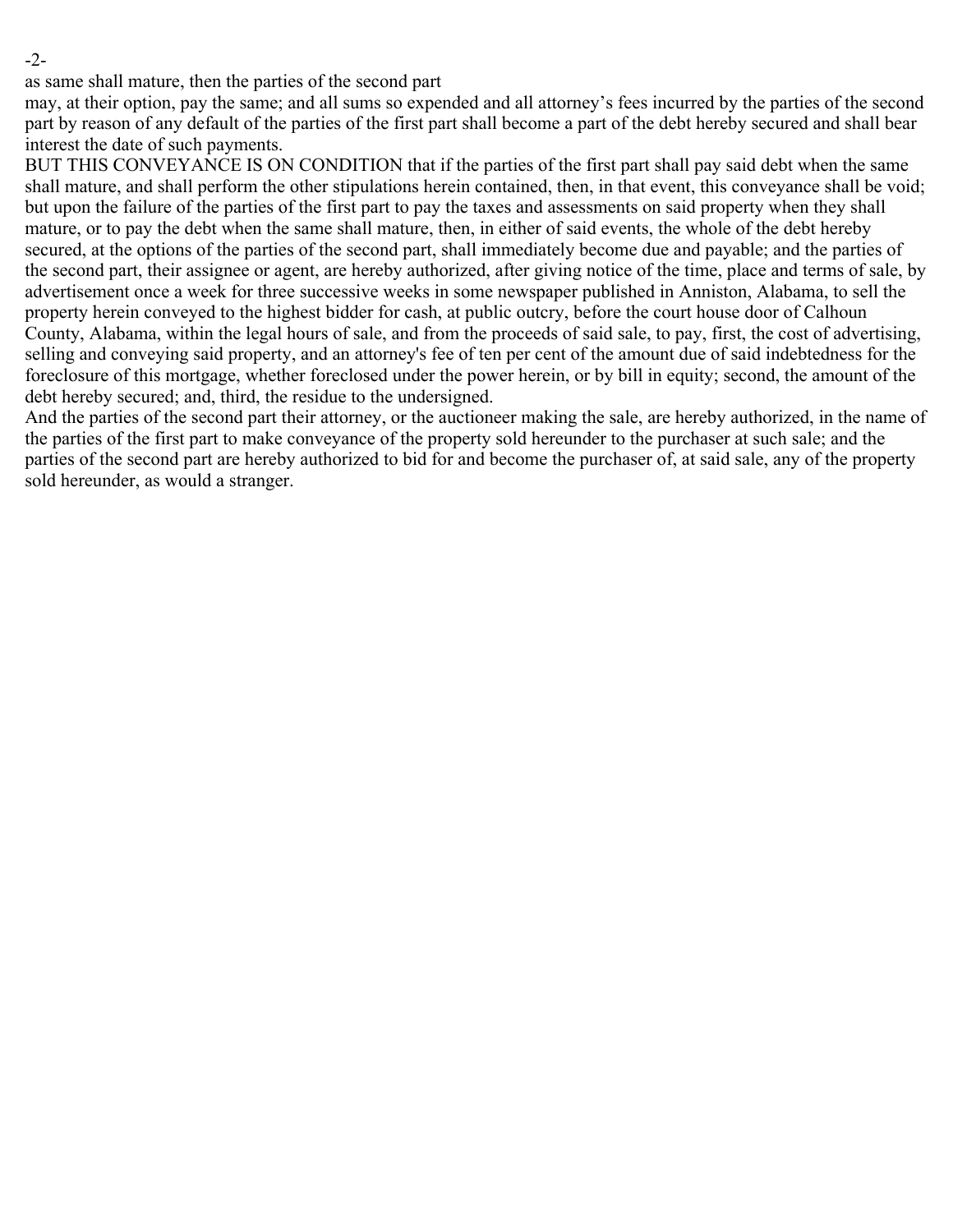-3-

IN WITNESS WHEREOF, said Parties of the first part have hereunto set their hands and seals, on the day and date first above written.

Mary D. Caldwell (L.S.) Ed G. Caldwell (L.S.) John H. Caldwell (L.S.) Katie Burke Caldwell (L.S.) Amelia Forney Caldwell (L.S.) Cary Forney Elliott (L.S.) Avery Baker Caldwell (L.S.)

## STATE OF ALABAMA CALHOUN COUNTY

I, A.C. Curries a Notary Public in and for said State and County, hereby certify that Mary D. Caldwell, Ed G. Caldwell, Avery Baker Caldwell, John H. Caldwell, Katie Burke Caldwell, Amelia Forney Caldwell, and Cary Forney Elliott, whose names are signed to the foregoing conveyance, and who are known to me, acknowledged before me on this day, that being informed of the contents of the conveyance, they executed the same voluntarily on the day the same bears date.

Given under my hand and seal, this the 18th day of June, 1914. A.C. Curries Notary Public.